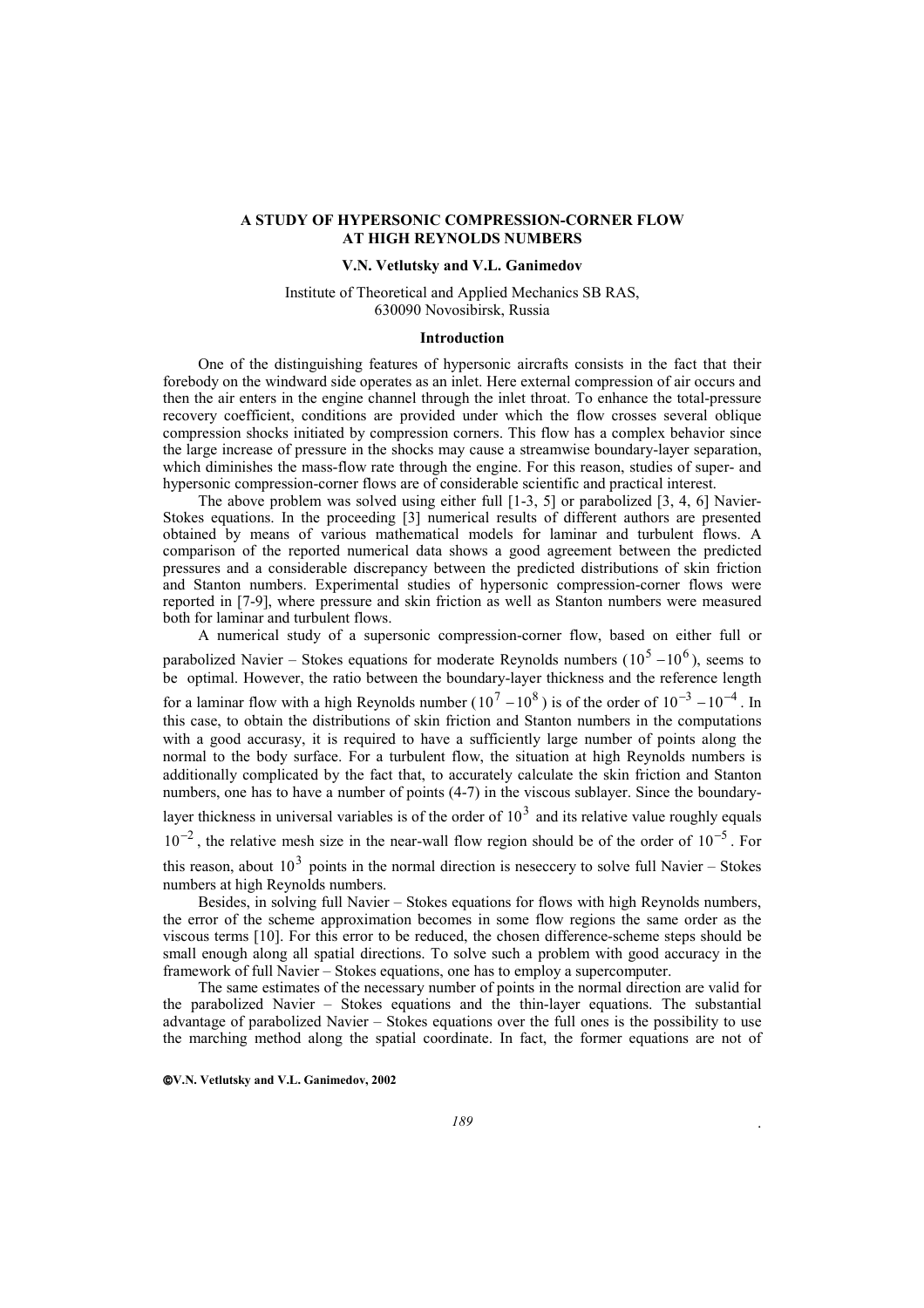| <b>Report Documentation Page</b>                                                                                                                                                     |                           |                                                    |
|--------------------------------------------------------------------------------------------------------------------------------------------------------------------------------------|---------------------------|----------------------------------------------------|
| <b>Report Date</b><br>23 Aug 2002                                                                                                                                                    | <b>Report Type</b><br>N/A | Dates Covered (from to)                            |
| <b>Title and Subtitle</b><br>A Study of Hypersonic Compression-Corner Flow at High<br><b>Reynolds Numbers</b>                                                                        |                           | <b>Contract Number</b>                             |
|                                                                                                                                                                                      |                           | <b>Grant Number</b>                                |
|                                                                                                                                                                                      |                           | <b>Program Element Number</b>                      |
| Author(s)                                                                                                                                                                            |                           | <b>Project Number</b>                              |
|                                                                                                                                                                                      |                           | <b>Task Number</b>                                 |
|                                                                                                                                                                                      |                           | <b>Work Unit Number</b>                            |
| Performing Organization Name(s) and Address(es)<br>Institute of Theoretical and Applied Mechanics Institutskaya 4/1<br>Novosibirsk 530090 Russia                                     |                           | <b>Performing Organization Report Number</b>       |
| <b>Sponsoring/Monitoring Agency Name(s) and Address(es)</b><br>EOARD PSC 802 Box 14 FPO 09499-0014                                                                                   |                           | <b>Sponsor/Monitor's Acronym(s)</b>                |
|                                                                                                                                                                                      |                           | <b>Sponsor/Monitor's Report Number(s)</b>          |
| <b>Distribution/Availability Statement</b><br>Approved for public release, distribution unlimited                                                                                    |                           |                                                    |
| <b>Supplementary Notes</b><br>See also ADM001433, Conference held International Conference on Methods of Aerophysical Research (11th) Held in<br>Novosibirsk, Russia on 1-7 Jul 2002 |                           |                                                    |
| Abstract                                                                                                                                                                             |                           |                                                    |
| <b>Subject Terms</b>                                                                                                                                                                 |                           |                                                    |
| <b>Report Classification</b><br>unclassified                                                                                                                                         |                           | <b>Classification of this page</b><br>unclassified |
| <b>Classification of Abstract</b><br>unclassified                                                                                                                                    |                           | <b>Limitation of Abstract</b><br>UU                |
| <b>Number of Pages</b><br>6                                                                                                                                                          |                           |                                                    |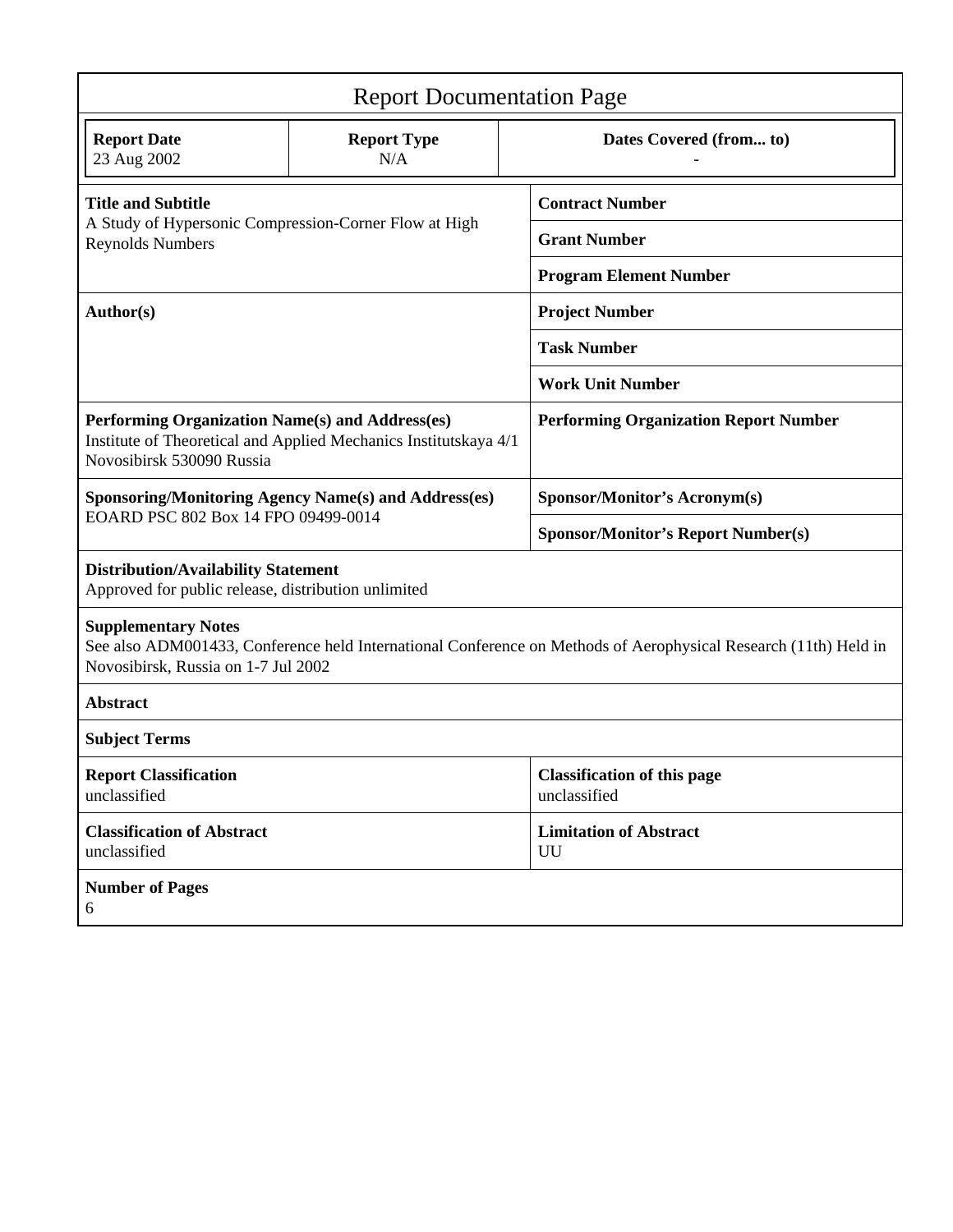parabolic type in the subsonic region near the body surface. It is possible to use the marching method for these equations only after applying some "regularization" in the near-wall region. It remains unclear however, how large are the errors induced to the flow parameters in this region by "regularization", in particular, to skin friction and Stanton numbers calculated by differentiating of the velocity and temperature profiles just in the near-wall region.

For the reasons mentioned above, to numerically solve the problem for the ramp flow at high Reynolds number, it is justified to use the classical Prandtl model and to part the flow into an inviscid region and a thin boundary layer. This model is based on a rigorous asymptotic theory and describes the flow the more accurately, the higher the Reynolds number is. Since a flow separation in a compression corner may occur, the present work deals with unsteady boundary-layer equations. The approximation error in discretization of boundary-layer equations is always smaller than the value of viscid terms since the Reynolds number can be eliminated from the equations by a suitable substitution of variables. Besides, the requirement for the sufficient number of points in the cross-flow direction can be fulfilled in the case of middle-class computers since the solution is being built in a narrow near-wall region.

## **Statement of the problem and its solution**

1. A supersonic gas flow with Mach number  $M_{\infty}$  around a flat plate under an angle of attack  $\alpha$  is considered. The model has a ramp inclined at an angle  $\beta$  to the plate. Besides of  $M_{\infty}$ ,  $\alpha$ , and  $\beta$ , the Reynolds number Re<sub>L</sub> based on free stream parameters and the plate length *L* and also the temperature factor  $t_w = T_w / T_\infty$  are specified. Here the subscripts  $\infty$  and *w* refer to the free stream and to the body surface, respectively.

The equations of the two-dimensional, unsteady, compressible boundary layer are written in the coordinate system  $(\xi, \eta)$  orientated with respect to the body surface [11-13]. The coordinates  $\xi$  and  $\eta$  are directed along the body surface and in the normal to it, respectively. All flow quantities are nondimensionalized by their values in the free stream and by the reference length *L*, whereas the pressure is normalized by  $\rho_{\infty} w_{\infty}^2$ , where *w* is the velocityvector length. Besides, the normal velocity component  $v$  and the coordinate  $\eta$  are multiplied by  $\sqrt{\text{Re}_L}$ .

The equations is solved in the region  $(\xi_1 < \xi < \xi_2, 0 < \eta < \eta_e(\xi))$ . At the body surface  $\eta = 0$  no-slip conditions and the condition of isothermal wall are set. At the boundary layer edge  $\eta = \eta_e(\xi)$  the distribution of the longitudinal velocity  $u_e(\xi)$  and temperature  $T_e(\xi)$  are calculated from a given pressure  $p = p(\xi)$ . At the left boundary  $\xi = \xi_1$  the profiles of velocity  $u_1(\eta)$  and temperature  $T_1(\eta)$  are determined from the Blausius solution. At the right boundary  $\xi = \xi_2$ , the «soft» conditions of zero second derivatives of the sought functions are posed. As the initial conditions the Blausius solution is also used.

Summary coefficients of viscosity and thermal conductivity were used to calculate the laminar, transitional, and turbulent boundary layers. These coefficients are sums of laminar terms and turbulent ones with some alternation factor  $\Gamma$ . For the turbulent viscosity various algebraic models of turbulence were used. The beginning and the end of the transitional region were either preset beforehand or calculated during computations depending on the value of the parameter  $A = \text{Re}_{\theta}/\text{exp}(0.2 M_e)$ , where  $\text{Re}_{\theta}$  is the Reynolds number based on the momentum thickness and  $M_e$  is the local Mach number at the boundary layer edge [14].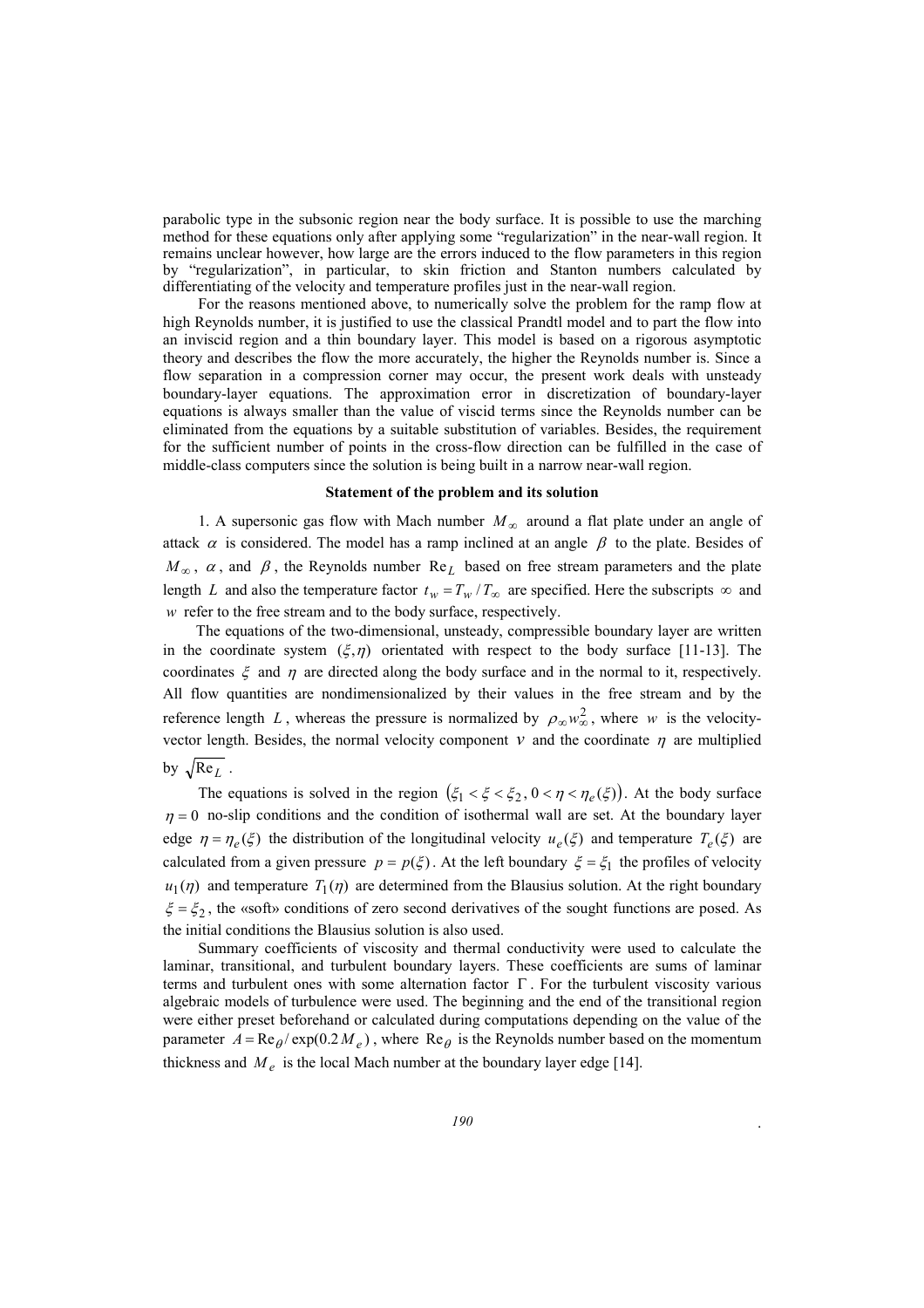In the present analysis a two-layer implicit difference weighted scheme is employed [15]. This scheme is absolutely stable and of second order of approximation with respect to spatial variables. For the problem under consideration the scheme was modified: the  $\xi$ -directional derivatives were substituted with one-sided differences depending on the flow direction. The steady-state solution was found as an asymptotic one in time. The local skin friction  $c_f$  and Stanton numbers  $St$ , and also the displacement thickness  $\theta$  are calculated from the computed velocity and temperature profiles.

$$
c_f = \frac{\tau}{0.5 \rho_\infty w_\infty^2}, \quad St = \frac{q}{\rho_\infty w_\infty c_p (T_0 - T_w)}, \quad \theta = \int_0^\delta \left(1 - \frac{\rho u}{\rho_e u_e}\right) d\eta,
$$

where  $\tau$  and  $q$  are the friction stress and heat-flux density, respectively, and  $T_0$  is the stagnation temperature.

The above-described algorithm was tested by two test-cases previously proposed at the International Workshop on Hypersonic Flows for Reentry Problems [3]. The first computation was performed for test-case III-2 with the following values of determining parameters  $M_{\infty} = 10$ ,  $\alpha = 0$ ,  $\beta = 20^{\circ}$ ,  $t_w = 5.58$  and  $Re_L = 0.18 \cdot 10^5$ . The obtained skin friction distribution was found to well coincide with the numerical data reported by S. Menne, W. Haase, and R. Radespiel [3]. The second computation was carried out for test-case III-4 with  $M_{\infty} = 11.68$ ,  $\alpha = 0$ ,  $\beta = 15^{\circ}$ ,  $t_w = 4.6$  and Re  $L = 0.25 \cdot 10^6$ . The predicted skin frictions were found to well agree with the reported values everywhere except for the region  $1.3 < x < 1.6$ .

2. The flow in the inviscid region of a compression corner was described by the unsteady Euler equations. The effective body contour was defined as the geometric one with added displacement thickness  $\theta$ . To transform the region considered into the rectangle  $(0 \le \xi \le X, 0 \le \eta \le 1)$  a coordinate system  $(\xi, \eta)$  fitted to the effective contour was introduced. In this coordinate system the Euler equations were written in divergent form.

As the boundary conditions the zero flux were set at the surface of the effective contour  $\eta = 0$ , whereas the free stream conditions were used at the upper boundary  $\eta = 1$  and at the entry one  $\xi = 0$ . The "soft" conditions of zero second derivative of the sought function along the variable  $\xi$  were posed at the right boundary  $\xi = \xi_k$ .

To solve the Euler equations, one of the TVD-schemes was used, in which the derivatives along each spatial variable were approximated on a five-point pattern [16]. For time integration the five-step Runge – Kutta method was used. The scheme has the second order of approximation along all variables. The steady-state solution was found as an asymptotic one in time.

For the validation of the algorithm the computations of two test variants  $M_{\infty} = 4$ ,  $\alpha = 10^{\circ}$ ,  $\beta = 0$  and  $M_{\infty} = 4$ ,  $\alpha = 0$ ,  $\beta = 10^{\circ}$  were performed without a displacement thickness. The obtained pressure distributions proved to well coincide with the analytical solution.

3. Next, the whole algorithm for solving the problem of the compression-corner flow was validated. First, the solution of the Euler equations for zero displacement thickness was sought. The obtained distribution of pressure over the body surface was used in solving of the boundary-layer equations. The contour of the compression corner was corrected with the obtained displacement thickness and then the inviscid flow was computed once again.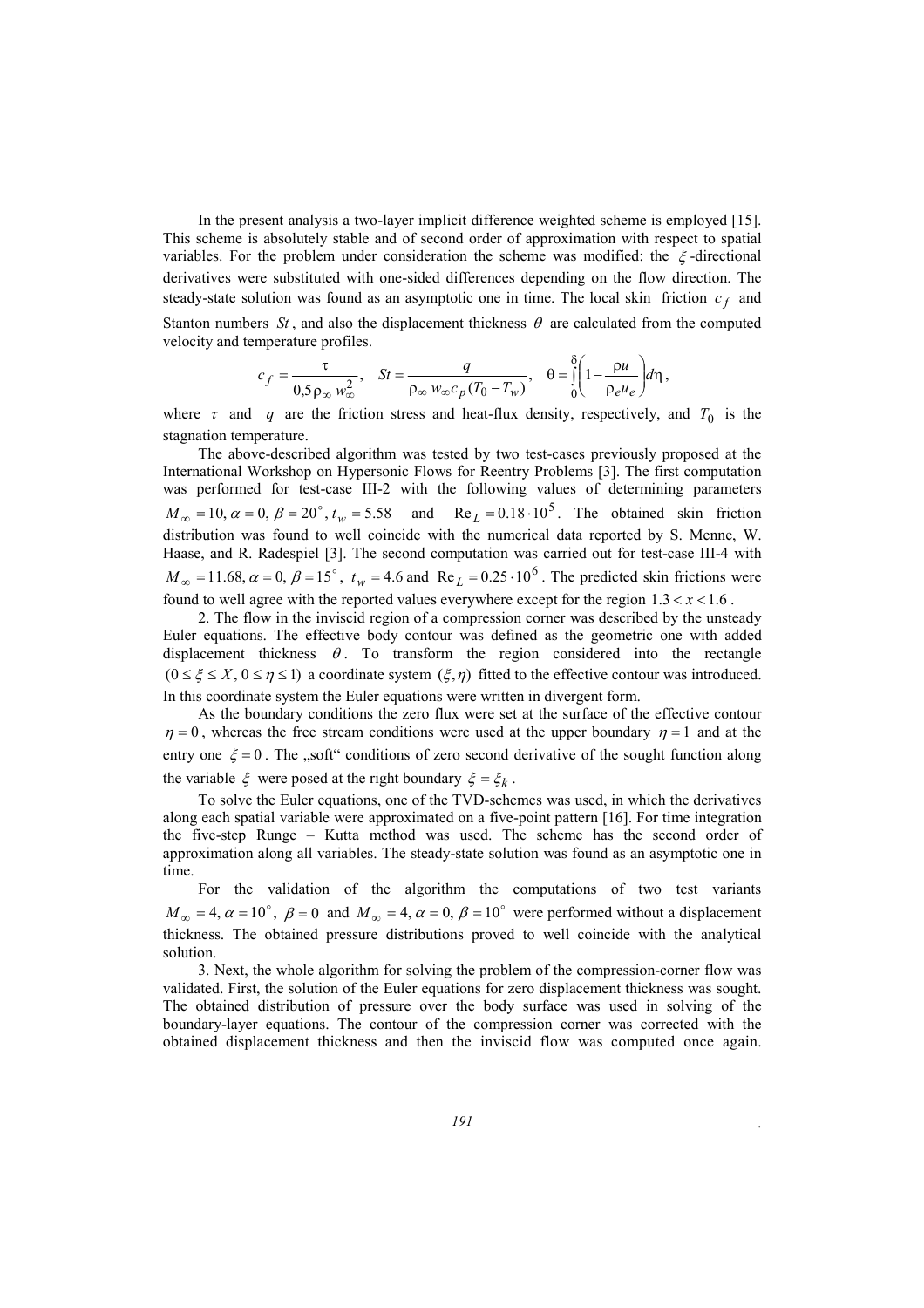

Afterwards the boundary layer was recalculated with a new pressure distribution. The described iteration process was repeated until a complete convergence had been achieved.

The numerical data obtained with the described algorithm were compared with two set of experimental data [9] for the following values of determining parameters: 1)  $M_{\infty} = 7.7$ ,  $\alpha = 0$ ,  $\beta = 24^{\circ}$ ,  $\text{Re}_L = 1.37 \cdot 10^6$ ,  $T_0 = 1500K$ ,  $T_w = 300K$ ; and 2)  $M_{\infty} = 7.5$ ,  $\alpha = 0$ ,  $\beta = 24^{\circ}$ , Re<sub>L</sub> = 5.43 · 10<sup>6</sup>,  $T_0 = 2500K$ ,  $T_w = 300K$ . The solid lines in Figs. 1 and 2 shows the distributions of the Stanton number for the two variants, while the symbols show the experimental data obtained in different measurement series. A comparison showed the agreement with the experimental data to be quite satisfactory except for several points. Thus, the applicability of the proposed algorithm was justified.

## **Parametric investigation**

At first the effect of the surface temperature was studied for the parameters  $M_{\infty} = 7.7$ ,  $\alpha = 0$ ,  $\beta = 15^\circ$ , Re<sub>L</sub> = 5.43  $\cdot 10^6$ ,  $T_0 = 1500K$  and for the position of the transition zone  $x/L = 0.2 - 0.4$ . The solid lines in Fig. 3 show the predicted skin friction for the wall temperatures  $T_w = 300, 800$  and  $1500K$ . For comparison the result for the everywhere laminar

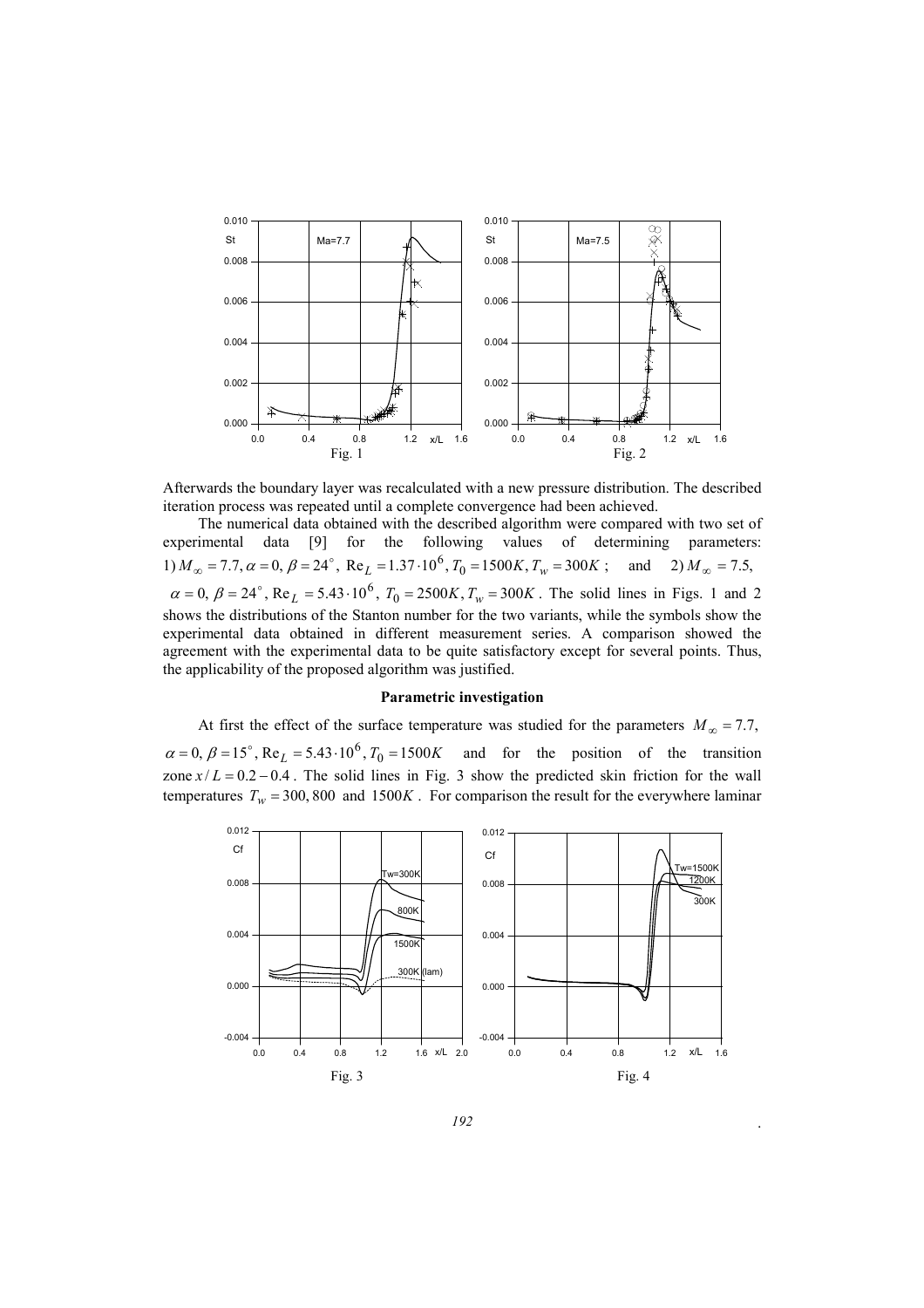flow at  $T_w = 300K$  (dashed line) is shown in the same figure. It is seen that the values of the skin friction at the ramp is one order of magnitude higher in the turbulent flow than those in the laminar flow, and these values decrease as the surface temperature rises. The flow separation at the corner arises either in the laminar flow or in the turbulent one at  $T_w = 1500K$  only.

The effect of the wall temperature was also examined under the assumption that the laminar-turbulent transition was in the zone  $x/L = 0.99 - 1.05$  as in the comparison with experiments. In this case, the following values of determining parameters were adopted:  $M_{\infty} = 7.5, \alpha = 0, \beta = 24^{\circ}, \text{Re}_{L} = 5.43 \cdot 10^{6}, T_{0} = 2500K$  and the wall temperature assumed the values  $T_w = 300, 1200$  and  $1500K$ . Figure 4 shows the skin friction distribution for the considered variants. It is seen that the flow separation length increases with increasing of the wall temperature, and the dependence of the parameter  $c_f$  on the wall temperature exhibits a non-monotonic behavior in the developed turbulent region  $x/L \ge 1.1$ . Thus, the flow with the transition in the separation zone substantially differs from the everywhere turbulent flow.

The dependence of the skin friction on the Reynolds number for zero angle of attack is shown in Fig. 5, where the digits near the curves refer to the following variants:

$$
1 - M_{\infty} = 7.5, \ \beta = 24^{\circ}, \ \text{Re}_{\infty, L} = 5.43 \cdot 10^6, \ T_0 = 2500K, \ T_w = 300K, \ (x/L)_{UG} = 0.99 - 1.05
$$
\n
$$
2 - M_{\infty} = 7.5, \ \beta = 24^{\circ}, \ \text{Re}_{\infty, L} = 10^7, \ T_0 = 2500K, \ T_w = 300K, \ (x/L)_{UG} = 0.99 - 1.05
$$
\n
$$
3 - M_{\infty} = 7.5, \ \beta = 24^{\circ}, \ \text{Re}_{\infty, L} = 10^7, \ T_0 = 2500K, \ T_w = 300K, \ (x/L)_{UG} = 0.2 - 0.4
$$

The values of the parameter  $(x/L)_{UG}$  indicate the given intervals of the laminar-turbulent transition. As it might be expected, an increase in the Reynolds number leads to decrease of the skin friction in the turbulent region. The flow turbulization at the beginning of the plate results in an immediate growth of the parameter  $c_f$  (curve 3); however, for  $x/L > 1.2$  the curve comes to the same values as in the case of turbulization in the separation zone (curve 2).

Figure 6 shows the skin friction distributions for various Mach numbers at  $\alpha = 0$ ,  $\beta = 24^\circ$ , Re<sub>L</sub> = 5.43⋅10<sup>6</sup>, temperature factor  $t_w = 1.15$  and for the transition zone  $x/L = 0.99 - 1.05$ . It is seen that the separation length is slightly diminished only at  $M_{\infty} = 10$ The skin frictions are practically coincident in the laminar region while they depend on the Mach number non-monotonically in the turbulent flow region.